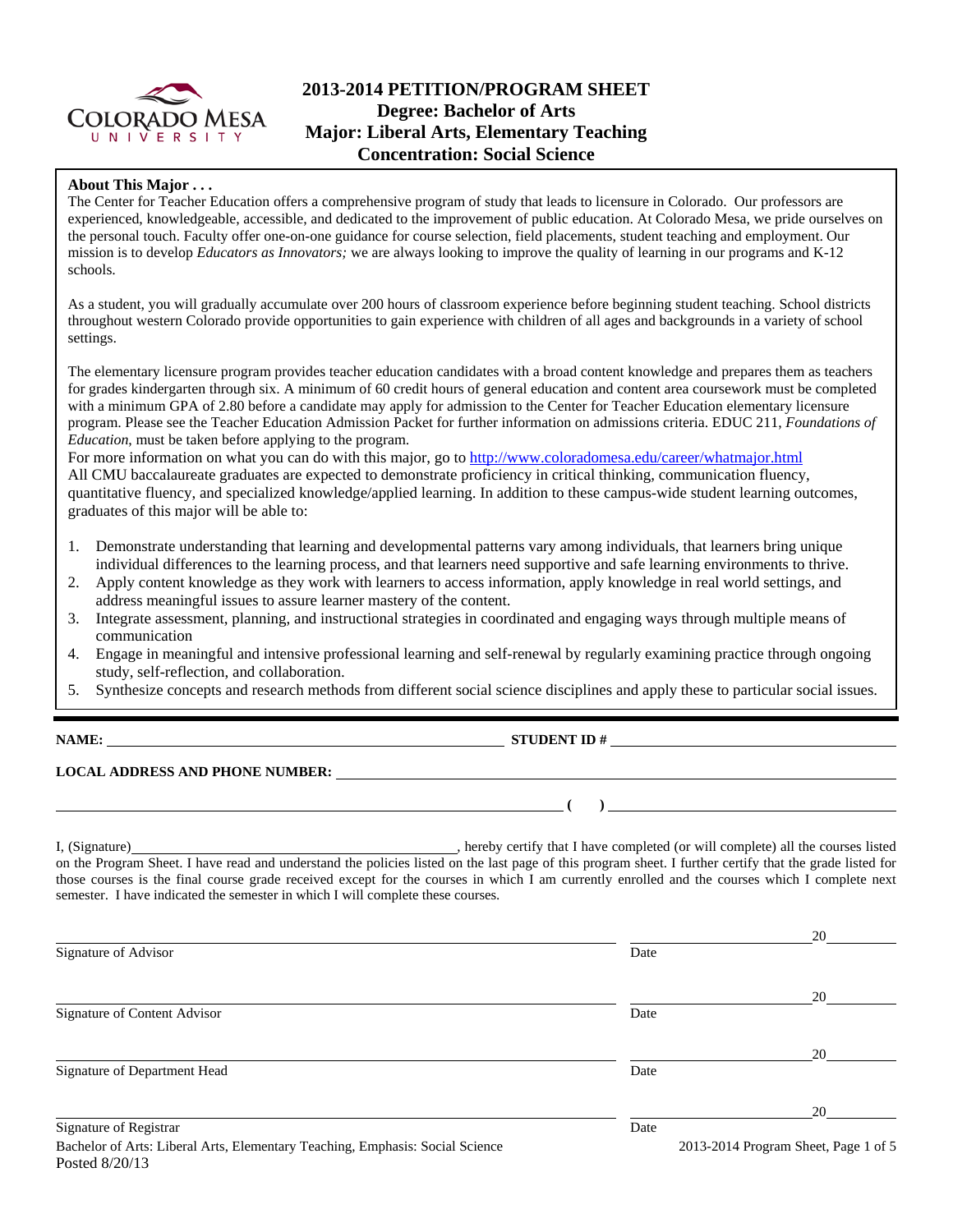#### **Students should work closely with a faculty advisor when selecting and scheduling courses prior to registration.**

Degree Requirements:

- 125-126 semester hours total (A minimum of 28 taken at CMU in no fewer than two semesters).
- 40 upper division credits (A minimum of 15 taken at the 300-400 course levels within the major at CMU).
- 2.80 cumulative GPA or higher in all CMU coursework
- 2.80 cumulative GPA or higher in coursework toward the major content area
- Pre-collegiate courses (usually numbered below 100) cannot be used for graduation.
- A cumulative grade point average of 2.8 or higher must be maintained for content courses-overall GPA. A grade of B or better is required for all EDUC courses.
- A student must follow the CMU graduation requirements either from 1) the program sheet for the major in effect at the time the student officially declares a major; or 2) a program sheet for the major approved for a year subsequent to the year during which the student officially declares the major and is approved for the studen by the department head. Because a program may have requirement specific to the degree, the student should check with the faculty advisor for additional criteria. It is the student's responsibility to be aware of, and follow, all requirements for the degree being pursued. Any exceptions or substitutions must be approved by the student's faculty advisor and Department Head.
- Foreign language proficiency must be demonstrated by high school coursework (2 years), college coursework (2 semesters), or competency testing.
- When filling out the program sheet a course can be used only once.
- See the "Undergraduate Graduation Requirements" in the catalog for additional graduation information.
- Students must PASS the PLACE or PRAXIS II exam in the conten area prior to commencing the internship. Also, ALL other coursework toward the degree must be successfully completed prior to the internship.
- A grade of C or better must be earned in all required courses, unless otherwise stated.

**GENERAL EDUCATION REQUIREMENTS** (31 semester hours) See the current catalog for a list of courses that fulfill the requirements below. If a course is on the general education list of options and a requirement for your major, you must use it to fulfill the major requirement and make a different selection within the general education requirement.

Course No Title Sem.hrs Grade Term/Trn **English** (6 semester hours, must receive a grade of "B" or better and must be completed by the time the student has 60 semester hours.) ENGL 111 English Composition 3 \_\_\_\_\_ \_\_\_\_\_\_ ENGL 112 English Composition 3 \_\_\_\_\_ \_\_\_\_\_\_ **Math:** MATH 205 (3 semester hours) Must be taken after MATH

105. Must receive a grade of "C" or better, must be completed by the time the student has 60 semester hours. MATH 205 Elements of Mathematics II  $\qquad$  3

**Humanities** (3 semester hours) ENGL\* \_\_\_\_ \_\_\_\_\_\_\_\_\_\_\_\_\_\_\_\_\_\_\_\_\_\_\_\_ \_\_\_\_ \_\_\_\_\_ \_\_\_\_\_\_\_\_

\*Chose from 131, 132, 150, 222, 231, 232, 254, 255, 261, 262

**Social and Behavioral Sciences** (6 semester hours) \*PSYC 233 Human Growth & Development 3 \_\_\_\_\_ \_\_\_\_\_\_\_\_ GEOG 103 World Regional Geography 4 \*Must earn a "B" or higher

|                                                    | Course No Title                                                                                                              | Sem.hrs | Grade | Term/Trns                                                                          |
|----------------------------------------------------|------------------------------------------------------------------------------------------------------------------------------|---------|-------|------------------------------------------------------------------------------------|
|                                                    | Fine Arts (3 semester hours)                                                                                                 |         |       |                                                                                    |
|                                                    | <b>History</b> (3 semester hours)                                                                                            |         |       |                                                                                    |
|                                                    | HIST 131 United States History                                                                                               | 3       |       |                                                                                    |
|                                                    | <b>Natural Sciences</b> (7 semester hours, one course must include a lab)                                                    |         |       |                                                                                    |
| <b>BIOL</b> 101<br>BIOL 101L                       | <b>General Human Biology</b><br>General Human Biology Lab                                                                    | 3<br>1  |       |                                                                                    |
| <b>PHYS 100</b>                                    | Concepts of Physics                                                                                                          | 3       |       | <b>Contract Contract Contract</b><br><u> 1989 - Jan Barbara Barat, prima posta</u> |
| <b>OR</b>                                          | PHYS 105/105L Physics by Inquiry and Lab 3                                                                                   |         |       |                                                                                    |
|                                                    | <b>OTHER LOWER DIVISION REQUIREMENTS</b> (6 semester hours)                                                                  |         |       |                                                                                    |
|                                                    | Foreign Language: Proficiency must be demonstrated in college or high school<br>coursework. See note in Degree Requirements. |         |       |                                                                                    |
|                                                    | Kinesiology (3 semester hours)                                                                                               |         |       |                                                                                    |
|                                                    | KINE 100 Health and Wellness                                                                                                 | 1       |       |                                                                                    |
|                                                    |                                                                                                                              | 1<br>1  |       |                                                                                    |
|                                                    |                                                                                                                              |         |       |                                                                                    |
|                                                    | Applied Studies (3 semester hours)                                                                                           |         |       |                                                                                    |
| <b>SPCH 102</b>                                    | Speechmaking                                                                                                                 | 3       |       |                                                                                    |
| Must earn a "B" or higher                          |                                                                                                                              |         |       |                                                                                    |
|                                                    | <b>MAJOR REQUIREMENTS: LIBERAL ARTS CORE</b>                                                                                 |         |       |                                                                                    |
| (36 Semester Hours)                                |                                                                                                                              |         |       |                                                                                    |
|                                                    | <b>Literacy:</b> (9 semester hours)                                                                                          |         |       |                                                                                    |
|                                                    | ENGL 240 Children's Literature                                                                                               | 3       |       |                                                                                    |
| <b>ENGL 245</b>                                    | <b>Imaginative Writing</b>                                                                                                   | 3       |       |                                                                                    |
| ENGL 343                                           | Language Systems and                                                                                                         |         |       |                                                                                    |
|                                                    | Linguistic Diversity                                                                                                         | 3       |       |                                                                                    |
|                                                    | <b>Mathematics:</b> (6 semester hours)                                                                                       |         |       |                                                                                    |
|                                                    | *MATH 105 Elements of Mathematics I                                                                                          | 3       |       |                                                                                    |
|                                                    | MATH 301 Math for Elementary Teachers<br>*Must earn a "C" or higher                                                          | 3       |       |                                                                                    |
|                                                    | <b>Kinesiology:</b> (3 semester hours)                                                                                       |         |       |                                                                                    |
| <b>KINE 321</b>                                    | Physical Activity and                                                                                                        |         |       |                                                                                    |
|                                                    | Health in the Classroom                                                                                                      | 3       |       |                                                                                    |
|                                                    | Social Sciences: (9 semester hours)                                                                                          |         |       |                                                                                    |
| <b>POLS 101</b>                                    | American Government                                                                                                          | 3       |       |                                                                                    |
| <b>ECON 201</b>                                    | Principles of Macroeconomics                                                                                                 | 3       |       |                                                                                    |
| <b>HIST 225</b>                                    | History of Colorado                                                                                                          | 3       |       |                                                                                    |
|                                                    | <b>Science:</b> (6 semester hours)                                                                                           |         |       |                                                                                    |
| <b>CHEM 100</b>                                    | Chemistry and Society                                                                                                        | 3       |       |                                                                                    |
| <b>GEOL 100</b>                                    | Survey of Earth Science                                                                                                      | 3       |       |                                                                                    |
|                                                    |                                                                                                                              |         |       |                                                                                    |
|                                                    |                                                                                                                              |         |       |                                                                                    |
| <b>Art:</b> (3 semester hours)<br><b>ARTD 410*</b> | Elementary Art Ed Methods<br>*Prerequisites: EDUC 211, EDUC 341, EDUC 343                                                    | 3       |       |                                                                                    |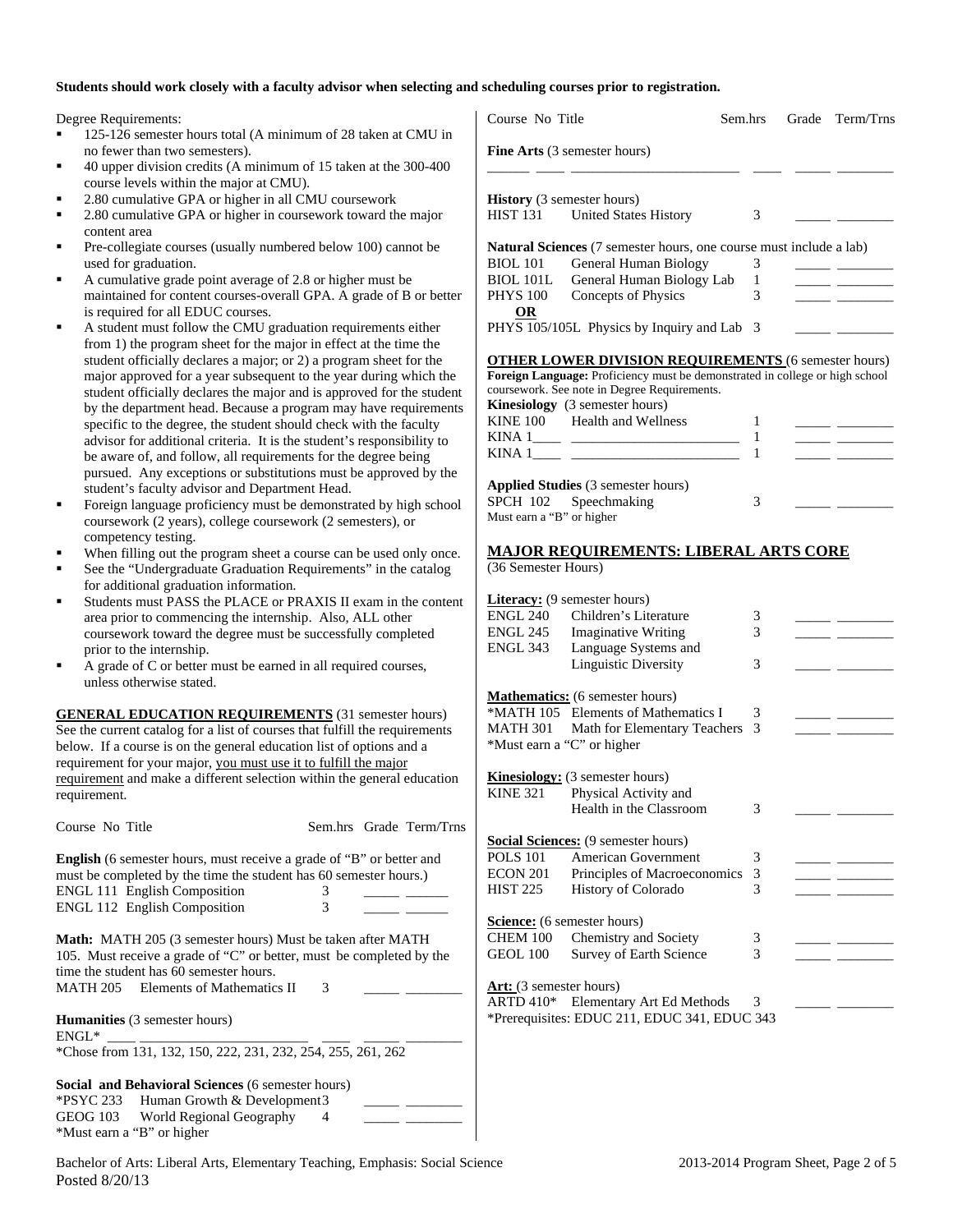| Course No Title                                                                                                                                                                                                                                       | Sem.hrs Grade Term/Trns   Course No Title |                                                                                      | Sem.hrs Grade Term/Trns |  |  |  |
|-------------------------------------------------------------------------------------------------------------------------------------------------------------------------------------------------------------------------------------------------------|-------------------------------------------|--------------------------------------------------------------------------------------|-------------------------|--|--|--|
| <b>SOCIAL SCIENCE CONTENT AREA (15 semester hours)</b><br><b>Required Courses:</b> (9 semester hours)<br><b>HIST 102</b><br><b>Western Civilizations</b><br>Introduction to Anthropology<br>ANTH 202<br><b>State and Local Government</b><br>POLS 236 | 3                                         | <b>Concentration: 6</b> semester hours chosen from Concentration Electives<br>below. |                         |  |  |  |
| <b>Flementary Education Requirements</b> $(.38$ semester hours $= 840$ Field Experience Hours)                                                                                                                                                        |                                           |                                                                                      |                         |  |  |  |

#### **Elementary Education Requirements** (-38 semester hours – 840 Field Experience Hours)

\***Prerequisites:** ENGL 111, ENGL 112, SPCH 102, PSYC 233, EDUC 211 (all with a grade of B or better), and MATH 105 with grade of C or better and formal acceptance into the Teacher Education Program. EDUC 211 Foundations of Education 2 2 semester hours 2 2 semester hours 20 Field Experience Hours EDUC 341\* Pedagogy & Assessment: K-6/Elementary 3 \_\_\_\_\_ \_\_\_\_\_\_\_\_ 3 semester hours 20 Field Experience Hours EDUC 343\* Teaching to Diversity 3 \_\_\_\_\_ \_\_\_\_\_\_\_\_\_ 3 semester hours 20 Field Experience Hours<br>EDUC 374 Exceptional and ELL 3 \_\_\_\_\_\_\_\_ 3 semester hours 3 semester hours EDUC 374 Exceptional and ELL 3 \_\_\_\_\_ \_\_\_\_\_\_\_\_ 3 semester hours EDUC 378 Technology for K-12 Educators 1 \_\_\_\_\_\_\_\_\_\_\_\_\_\_\_\_\_\_\_\_\_\_\_\_ 1 semester hours<br>EDUC 441 Methods of Teaching Lang. Methods of Teaching Lang.<br>& Literacy: EL & Literacy: EL 6 \_\_\_\_\_ \_\_\_\_\_\_\_\_ 6 semester hours 60 Field Experience Hours EDUC 451 Methods of Teaching Math: EC/EL 3 \_\_\_\_\_ 3 semester hours 60 Field Experience Hours EDUC 461 Methods of Teaching Science & Social Science: EC/EL 3 \_\_\_\_\_ \_\_\_\_\_\_\_\_ 3 semester hours 60 Field Experience Hours EDUC 471 Educational Assessment 1 1 and 1 semester hours EDUC 475 Classroom Management 1 \_\_\_\_\_ \_\_\_\_\_\_\_ 1 semester hours EDUC 499C Teaching Internship/Colloq.: EL 12 \_\_\_\_\_ 12 semester hours 600 Field Experience Hours

# **\*\*All EDUC prefix courses listed above must be completed with a grade of B or better to progress through the program sequence.**

**Concentration:** (6 semester hours) Chosen from: HIST 305 The Old South (3) HIST 342 The Early American Republic (3) HIST 370 Early U.S. Women's History (3) HIST 410 Environment History of the U.S. (3) HIST 415 Colonial America (3) HIST 416 The American Revolution (3) HIST 420 Civil War (3)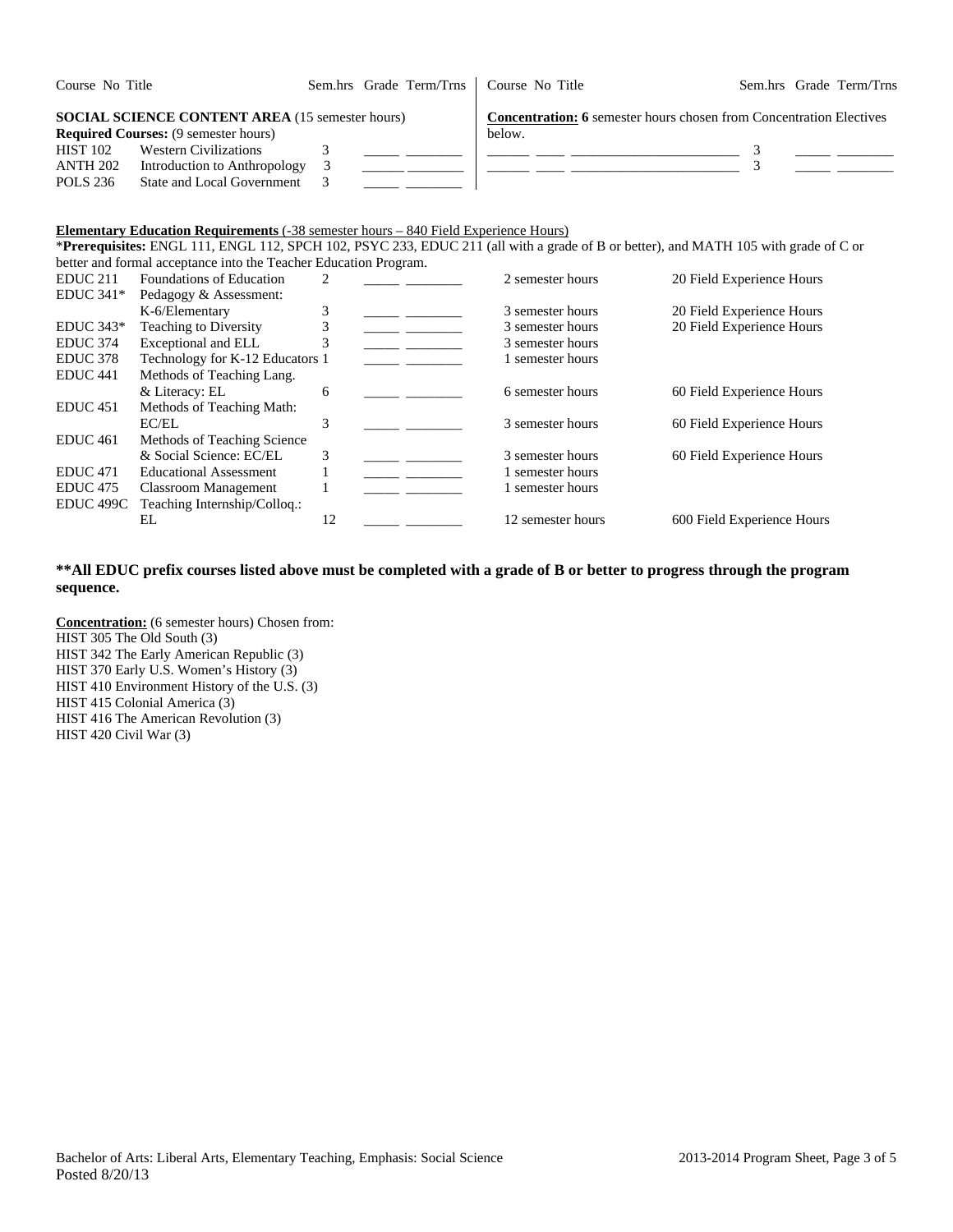# **SUGGESTED COURSE SEQUENCING FOR A MAJOR IN LIBERAL ARTS SOCIAL SCIENCE – LEADING TO ELEMENTARY TEACHER LICENSURE**

This is a recommended sequence of course work. Certain courses may have prerequisites or are only offered during the Fall or Spring semesters. It is the student's responsibility to meet with the assigned advisor and check the 2 year course matrix on the Colorado Mesa website for course availability.

# **FRESHMAN YEAR**

| <b>Fall Semester</b> |                               | <b>Hours</b> | <b>Spring Semester</b> |                             | <b>Hours</b> |
|----------------------|-------------------------------|--------------|------------------------|-----------------------------|--------------|
| ENGL 111             | <b>English Composition</b>    | 3            | <b>ENGL 112</b>        | <b>English Composition</b>  | 3            |
| CHEM 100             | Chemistry and Society         | 3            | <b>HIST 102</b>        | <b>Western Civilization</b> | 3            |
| <b>HIST 131</b>      | <b>United States History</b>  | 3            | <b>SPCH 102</b>        | Speechmaking                | 3            |
| <b>POLS</b> 101      | American Government           | 3            | <b>GEOL 100</b>        | Survey of Earth Science     | 3            |
|                      |                               |              | <b>GEOG 103</b>        | World Regional Geography    | 3            |
| <b>PHYS</b> 100      | Concepts of Physics OR        | 3            | <b>KINA</b>            | Activity                    |              |
| <b>PHYS 105</b>      | Physics by Inquiry <b>AND</b> | (2)          |                        |                             | 16           |
| <b>PHYS 105L</b>     | Physics by Inquiry Lab        | $^{(1)}$     |                        |                             |              |
| <b>KINA</b>          | Activity                      |              |                        |                             |              |
|                      |                               | 16           |                        |                             |              |

# **SOPHOMORE YEAR**

| <b>Fall Semester</b> | <b>Hours</b>                             |                | <b>Spring Semester</b>             |                                                                | <b>Hours</b>  |
|----------------------|------------------------------------------|----------------|------------------------------------|----------------------------------------------------------------|---------------|
| <b>BIOL</b> 101      | General Human Biology                    |                | $*$ EDUC 211                       | Foundations of Education                                       | $\mathcal{L}$ |
| <b>BIOL 101L</b>     | General Human Biology Lab                |                | <b>ENGL 240</b>                    | Children's Literature                                          | 3             |
|                      | General Education Humanities (English) 3 |                | <b>MATH 205</b>                    | Elements of Mathematics II                                     | 3             |
| <b>PSYC 233</b>      | Human Growth and Development             |                | <b>ANTH 202</b>                    | Introduction to Anthropology                                   | 3             |
| <b>MATH 105</b>      | Elements of Mathematics I                |                | <b>General Education Fine Arts</b> |                                                                | 3             |
|                      |                                          |                | <b>HIST 225</b>                    | <b>History of Colorado</b>                                     | 3             |
| <b>KINE 100</b>      | <b>Health and Wellness</b>               |                |                                    |                                                                | 17            |
| <b>ENGL 245</b>      | <b>Imaginative Writing</b>               | $\overline{3}$ |                                    | *Must be taken prior to acceptance into the Center for Teacher |               |
|                      |                                          | 17             |                                    | Education. Offered in summer, fall and spring semesters.       |               |

# **JUNIOR YEAR**

| <b>Fall Semester</b>           |                                                       | <b>Hours</b> | <b>Spring Semester</b>         | <b>Hours</b>                            |  |
|--------------------------------|-------------------------------------------------------|--------------|--------------------------------|-----------------------------------------|--|
| ECON 201                       | Principles of Macroeconomics                          |              | EDUC 374                       | Exceptional and ELL                     |  |
| EDUC 341                       | Pedagogy and Assessment: Elementary                   |              | EDUC <sub>378</sub>            | Technology for K-12 Educators           |  |
| EDUC 343                       | <b>Teaching to Diversity</b>                          |              | <b>MATH 301</b>                | Mathematics for Elementary Teachers 3   |  |
|                                |                                                       |              | <b>ENGL 343</b>                | Language Systems/Linguistic Diversity 3 |  |
|                                | KINE/HPWA 320 Elementary Physical Education Methods 3 |              | <b>ARTE 410</b>                | <b>Elementary Art Methods</b>           |  |
| POLS 236                       | <b>State and Local Government</b>                     |              |                                |                                         |  |
| Social Science Content Course* |                                                       |              |                                |                                         |  |
|                                |                                                       | 18           | Social Science Content Course* |                                         |  |

HIST 370, HIST 415, HIST 416, HIST 410, HIST 420

# \*Choose from: ANTH 405, ANTH 410, HIST 305, HIST 342,

| EINUL 343                      | Language Systems/Linguistic Diversity | $\cdot$ |
|--------------------------------|---------------------------------------|---------|
| <b>ARTE 410</b>                | <b>Elementary Art Methods</b>         |         |
|                                |                                       |         |
|                                |                                       |         |
| Social Science Content Course* |                                       |         |
|                                |                                       |         |
|                                |                                       |         |
|                                |                                       |         |

| <b>SENIOR YEAR</b>   |                                            |    |                        |                                            |              |  |
|----------------------|--------------------------------------------|----|------------------------|--------------------------------------------|--------------|--|
| <b>Fall Semester</b> | <b>Hours</b>                               |    |                        |                                            |              |  |
| EDUC <sub>441</sub>  | Meth. of Teaching Language/Literature      | -6 | <b>Spring Semester</b> |                                            | <b>Hours</b> |  |
| EDUC <sub>451</sub>  | Methods of Teaching Math                   |    | EDUC <sub>499C</sub>   | Teaching Internship/Colloq.: Elementary 12 |              |  |
| EDUC <sub>461</sub>  | Meth. of Teaching Science/Social Studies 3 |    | EDUC <sub>475</sub>    | Classroom Management for K-12              |              |  |
| <b>EDUC</b> 471      | Educational Assessment for K-12            |    |                        |                                            |              |  |
|                      |                                            |    |                        |                                            | 13           |  |